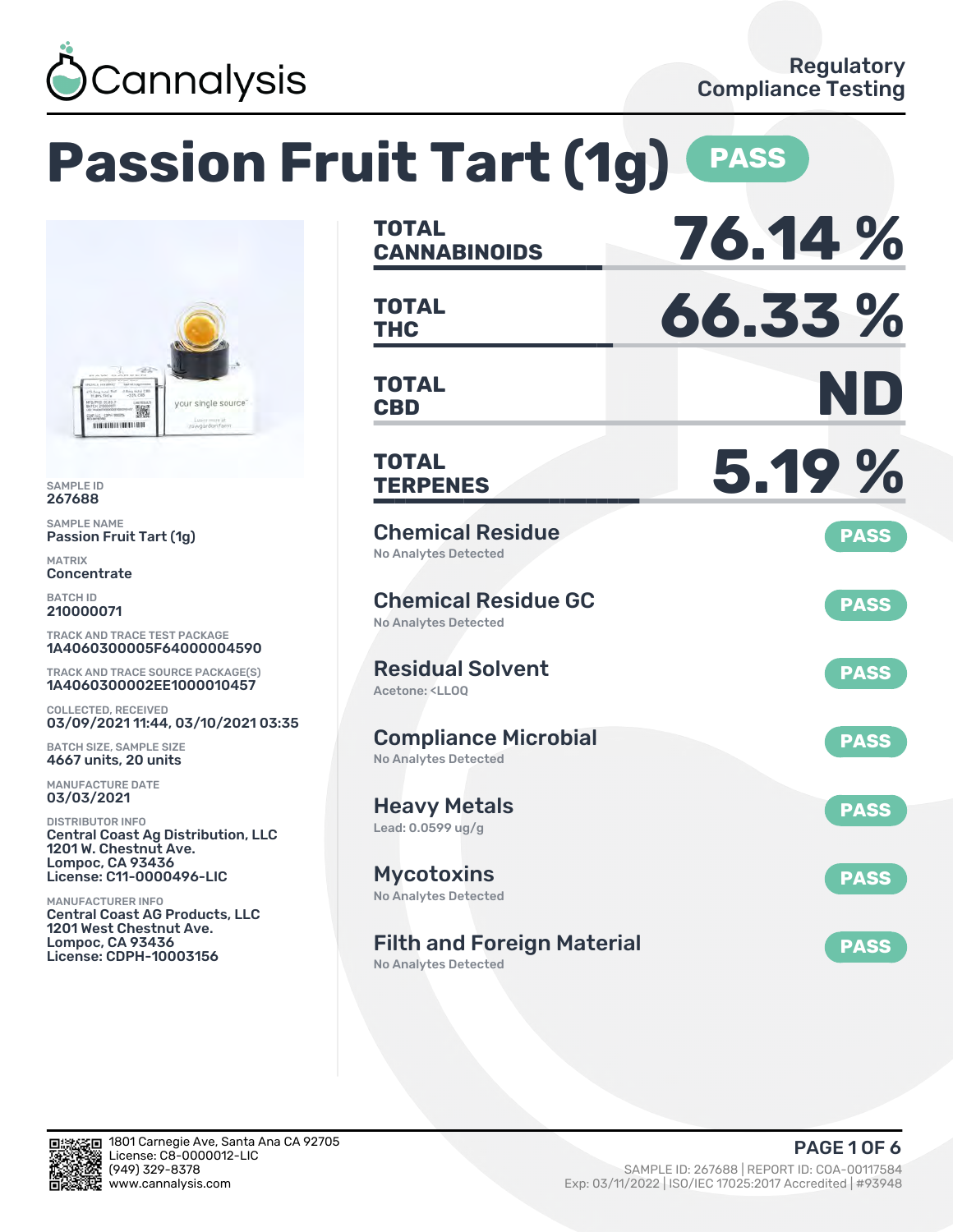

# CANNABINOID ANALYSIS

Total THC,CBD value(s) have been decarboxylated.

| TOTAL THC:          | 663.3 mg/g (66.33 %), 663.3 mg per package |
|---------------------|--------------------------------------------|
| TOTAL CBD:          | ND.                                        |
| TOTAL CANNABINOIDS: | 761.4 mg/g (76.14 %)                       |

UNIT OF MEASUREMENT: Milligrams per Gram(mg/g)

| <b>ANALYTE</b>         | <b>RESULT</b>        | LOD    | <b>LLOO</b> | <b>ANALYTE</b>   | <b>RESULT</b>         | LOD    | <b>LLOO</b> |
|------------------------|----------------------|--------|-------------|------------------|-----------------------|--------|-------------|
| THCa                   | 693.8 mg/g (69.38 %) | 0.2000 | 0.4000      | CBD <sub>v</sub> | ND.                   | 0.2000 | 0.4000      |
| D9THC                  | 54.82 mg/g (5.482 %) | 0.2000 | 0.4000      | CBGa             | 7.108 mg/g (0.7108 %) | 0.2000 | 0.4000      |
| D8THC                  | ND                   | 0.2000 | 0.4000      | CBG              | 5.639 mg/g (0.5639 %) | 0.2000 | 0.4000      |
| <b>THC<sub>v</sub></b> | ND                   | 0.2000 | 0.4000      | CBN              | ND.                   | 0.2000 | 0.4000      |
| CBDa                   | <b>ND</b>            | 0.2000 | 0.4000      | CBC              | <b>ND</b>             | 0.2000 | 0.4000      |
| <b>CBD</b>             | <b>ND</b>            | 0.2000 | 0.4000      |                  |                       |        |             |

#### ADDITIONAL INFORMATION

| Method:              | SOP-TECH-001 | Sample Prepped: 03/10/2021 13:15  | Sample Approved: 03/11/2021 16:32  |  |
|----------------------|--------------|-----------------------------------|------------------------------------|--|
| Instrument: UPLC-DAD |              | Sample Analyzed: 03/10/2021 15:13 | Prep-Analytical Batch: 27413-21749 |  |



## TERPENE ANALYSIS

TOTAL TERPENES: 51.97 mg/g (5.197 %)

| UNIT OF MEASUREMENT:                                                           | Milligrams per Gram(mg/g)                         |        |                  |  |  |  |
|--------------------------------------------------------------------------------|---------------------------------------------------|--------|------------------|--|--|--|
| <b>ANALYTE</b>                                                                 | <b>RESULT</b>                                     | LOD    | LLC              |  |  |  |
| 3-Carene                                                                       | <b>ND</b>                                         | 1.000  | 2.5(             |  |  |  |
| Alpha cedrene                                                                  | <b>ND</b>                                         | 1.000  | 2.5(             |  |  |  |
| Alpha pinene                                                                   | <lloq< td=""><td>0.1000</td><td>1.00</td></lloq<> | 0.1000 | 1.00             |  |  |  |
| Alpha terpineol                                                                | 0.7865 mg/g $(0.0787%)$                           | 0.3260 | 0.65             |  |  |  |
| Beta myrcene                                                                   | 19.96 mg/g (1.996 %)                              | 0.5000 | 1.00             |  |  |  |
| Borneol                                                                        | <b>ND</b>                                         | 1.000  | 2.5(             |  |  |  |
| Camphor                                                                        | <b>ND</b>                                         | 0.1000 | 0.5 <sub>0</sub> |  |  |  |
| Cedrol                                                                         | <b>ND</b>                                         | 0.5000 | 1.00             |  |  |  |
| Cis nerolidol                                                                  | ND.                                               | 2.500  | 5.0(             |  |  |  |
| Fenchol                                                                        | <lloo< td=""><td>0.5000</td><td>1.00</td></lloo<> | 0.5000 | 1.00             |  |  |  |
| Gamma terpinene                                                                | <b>ND</b>                                         | 0.1000 | 0.5(             |  |  |  |
| Geranyl acetate                                                                | <b>ND</b>                                         | 0.1000 | 0.5 <sub>0</sub> |  |  |  |
| Isoborneol                                                                     | <b>ND</b>                                         | 0.5000 | 1.00             |  |  |  |
| Limonene                                                                       | 4.548 mg/g (0.4548 %)                             | 0.5000 | 2.5(             |  |  |  |
| Menthol                                                                        | <b>ND</b>                                         | 1.000  | 2.5(             |  |  |  |
| Ocimene <sub>2</sub>                                                           | 1.877 mg/g (0.1877 %)                             | 0.3450 | 1.72             |  |  |  |
| P-mentha-1,5-diene ND                                                          |                                                   | 0.5000 | 1.00             |  |  |  |
| Sabinene                                                                       | <b>ND</b>                                         | 0.5000 | 1.00             |  |  |  |
| Trans beta farnesene <ll00< td=""><td></td><td>2.500</td><td>5.0(</td></ll00<> |                                                   | 2.500  | 5.0(             |  |  |  |
| Trans nerolidol                                                                | <lloo< td=""><td>0.5000</td><td>2.5(</td></lloo<> | 0.5000 | 2.5(             |  |  |  |

| <b>ANALYTE</b>                                                                                                                                        | <b>RESULT</b>                                                                                                                   | <b>LOD</b> | <b>LLOQ</b> | <b>ANALYTE</b>         | <b>RESULT</b>                                       | <b>LOD</b> | <b>LLOQ</b> |
|-------------------------------------------------------------------------------------------------------------------------------------------------------|---------------------------------------------------------------------------------------------------------------------------------|------------|-------------|------------------------|-----------------------------------------------------|------------|-------------|
| 3-Carene                                                                                                                                              | <b>ND</b>                                                                                                                       | 1.000      | 2.500       | Alpha bisabolol        | 1.761 mg/g $(0.1761\%)$                             | 0.1000     | 0.5000      |
| Alpha cedrene                                                                                                                                         | <b>ND</b>                                                                                                                       | 1.000      | 2.500       | Alpha humulene         | 4.076 mg/g (0.4076 %)                               | 0.5000     | 1.000       |
| Alpha pinene                                                                                                                                          | <lloq< td=""><td>0.1000</td><td>1.000</td><td>Alpha terpinene</td><td><b>ND</b></td><td>0.5000</td><td>1.000</td></lloq<>       | 0.1000     | 1.000       | Alpha terpinene        | <b>ND</b>                                           | 0.5000     | 1.000       |
| Alpha terpineol                                                                                                                                       | 0.7865 mg/g $(0.0787%)$                                                                                                         | 0.3260     | 0.6520      | Beta caryophyllene     | 13.06 mg/g $(1.306\%)$                              | 0.5000     | 1.000       |
| Beta myrcene                                                                                                                                          | 19.96 mg/g (1.996 %)                                                                                                            | 0.5000     | 1.000       | Beta pinene            | <ll0q< td=""><td>0.6070</td><td>1.214</td></ll0q<>  | 0.6070     | 1.214       |
| Borneol                                                                                                                                               | <b>ND</b>                                                                                                                       | 1.000      | 2.500       | Camphene               | <b>ND</b>                                           | 0.5000     | 1.000       |
| Camphor                                                                                                                                               | <b>ND</b>                                                                                                                       | 0.1000     | 0.5000      | Caryophyllene oxide ND |                                                     | 0.5000     | 2.500       |
| Cedrol                                                                                                                                                | <b>ND</b>                                                                                                                       | 0.5000     | 1.000       | Cis geraniol           | <b>ND</b>                                           | 1.000      | 2.500       |
| Cis nerolidol                                                                                                                                         | <b>ND</b>                                                                                                                       | 2.500      | 5.000       | Eucalyptol             | <b>ND</b>                                           | 0.1000     | 0.5000      |
| Fenchol                                                                                                                                               | <lloq< td=""><td>0.5000</td><td>1.000</td><td>Fenchone</td><td><ll0q< td=""><td>0.1000</td><td>0.5000</td></ll0q<></td></lloq<> | 0.5000     | 1.000       | Fenchone               | <ll0q< td=""><td>0.1000</td><td>0.5000</td></ll0q<> | 0.1000     | 0.5000      |
| Gamma terpinene                                                                                                                                       | <b>ND</b>                                                                                                                       | 0.1000     | 0.5000      | Gamma terpineol        | <b>ND</b>                                           | 0.2090     | 0.5230      |
| Geranyl acetate                                                                                                                                       | ND.                                                                                                                             | 0.1000     | 0.5000      | Guaiol                 | <b>ND</b>                                           | 2.500      | 5.000       |
| Isoborneol                                                                                                                                            | <b>ND</b>                                                                                                                       | 0.5000     | 1.000       | Isopulegol             | <b>ND</b>                                           | 2.500      | 5.000       |
| Limonene                                                                                                                                              | 4.548 mg/g (0.4548 %)                                                                                                           | 0.5000     | 2.500       | Linalool               | 2.865 mg/g $(0.2865\%)$                             | 0.5000     | 1.000       |
| Menthol                                                                                                                                               | <b>ND</b>                                                                                                                       | 1.000      | 2.500       | Ocimene 1              | <b>ND</b>                                           | 0.1550     | 0.3100      |
| Ocimene 2                                                                                                                                             | 1.877 mg/g (0.1877 %)                                                                                                           | 0.3450     | 1.725       | P-cymene               | <b>ND</b>                                           | 0.5230     | 1.045       |
| P-mentha-1,5-diene ND                                                                                                                                 |                                                                                                                                 | 0.5000     | 1.000       | Pulegone               | <b>ND</b>                                           | 0.1000     | 0.5000      |
| Sabinene                                                                                                                                              | <b>ND</b>                                                                                                                       | 0.5000     | 1.000       | Terpinolene            | 3.040 mg/g $(0.3040\%)$                             | 0.1000     | 0.5000      |
| Trans beta farnesene <lloq< td=""><td></td><td>2.500</td><td>5.000</td><td>Trans geraniol</td><td><b>ND</b></td><td>0.5000</td><td>2.500</td></lloq<> |                                                                                                                                 | 2.500      | 5.000       | Trans geraniol         | <b>ND</b>                                           | 0.5000     | 2.500       |
| Trans nerolidol                                                                                                                                       | <ll0q< td=""><td>0.5000</td><td>2.500</td><td>Valencene</td><td><b>ND</b></td><td>0.5000</td><td>1.000</td></ll0q<>             | 0.5000     | 2.500       | Valencene              | <b>ND</b>                                           | 0.5000     | 1.000       |



PAGE 2 OF 6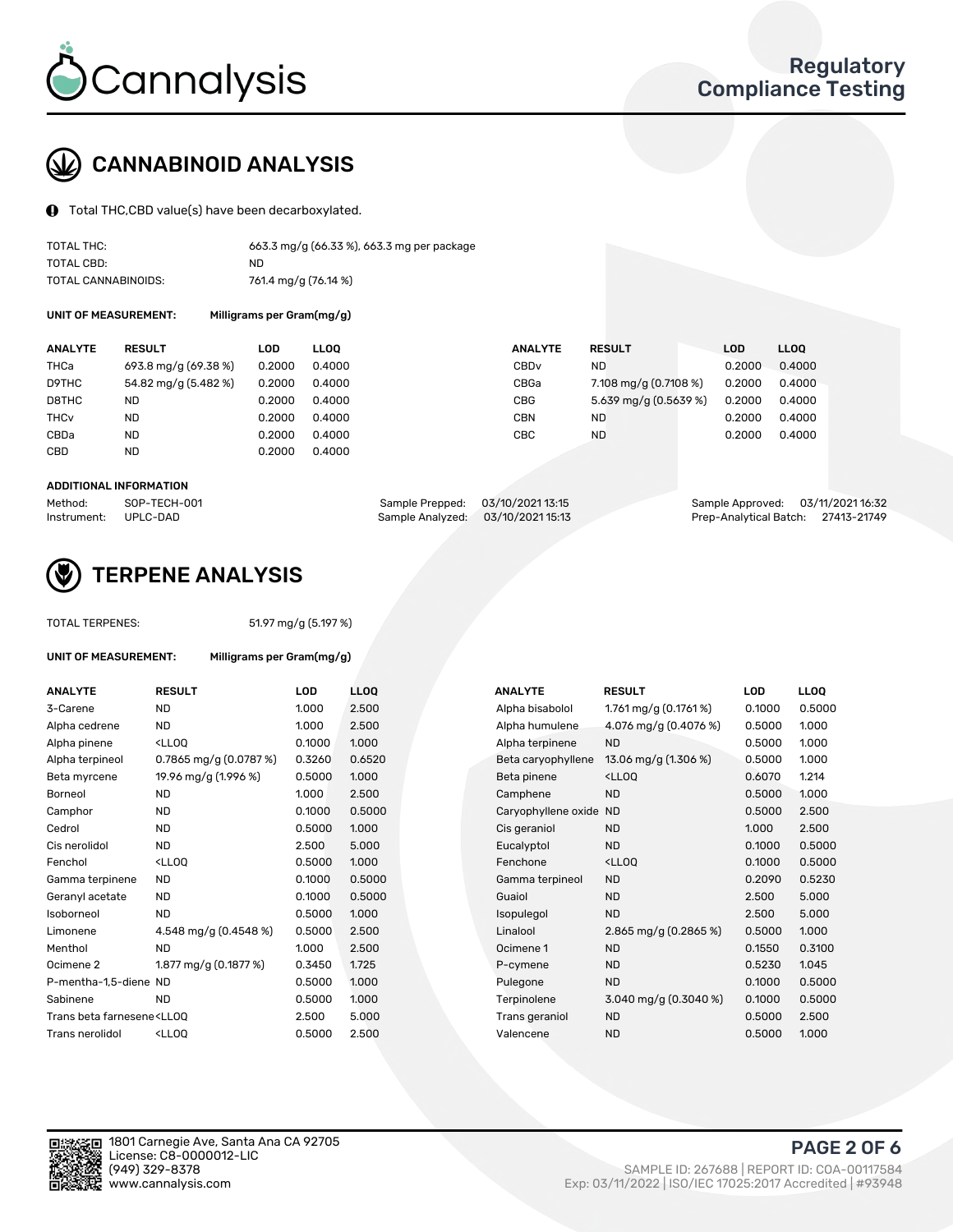

## Regulatory Compliance Testing

#### ADDITIONAL INFORMATION

| Method:     | SOP-TECH-02 |
|-------------|-------------|
| Instrument: | GC-MS-FID   |

Sample Analyzed: 03/10/2021 08:27

Method: SOP-TECH-027 Sample Prepped: 03/10/2021 08:27 Sample Approved: 03/10/2021 17:16



CHEMICAL RESIDUE ANALYSIS PASS

UNIT OF MEASUREMENT: Micrograms per Gram(ug/g)

| <b>ANALYTE</b>    | <b>RESULT</b> | LOD    | LLOQ   | <b>ACTION LEVEL</b> |      | <b>ANALYTE</b>      | <b>RESULT</b> | <b>LOD</b> | <b>LLOQ</b> | <b>ACTION LEVEL</b> |      |
|-------------------|---------------|--------|--------|---------------------|------|---------------------|---------------|------------|-------------|---------------------|------|
| Abamectin         | <b>ND</b>     | 0.0200 | 0.0400 | 0.1000              | Pass | Acephate            | <b>ND</b>     | 0.0200     | 0.0400      | 0.1000              | Pass |
| Acequinocyl       | <b>ND</b>     | 0.0200 | 0.0400 | 0.1000              | Pass | Acetamiprid         | <b>ND</b>     | 0.0200     | 0.0400      | 0.1000              | Pass |
| Aldicarb          | <b>ND</b>     | 0.0200 | 0.0400 | 0.0                 | Pass | Azoxystrobin        | <b>ND</b>     | 0.0200     | 0.0400      | 0.1000              | Pass |
| Bifenazate        | <b>ND</b>     | 0.0200 | 0.0400 | 0.1000              | Pass | <b>Bifenthrin</b>   | <b>ND</b>     | 0.0200     | 0.0400      | 3.000               | Pass |
| <b>Boscalid</b>   | <b>ND</b>     | 0.0200 | 0.0400 | 0.1000              | Pass | Carbarvl            | <b>ND</b>     | 0.0200     | 0.0400      | 0.5000              | Pass |
| Carbofuran        | <b>ND</b>     | 0.0200 | 0.0400 | 0.0                 | Pass | Chlorantraniliprole | <b>ND</b>     | 0.0200     | 0.0400      | 10.00               | Pass |
| Clofentezine      | <b>ND</b>     | 0.0200 | 0.0400 | 0.1000              | Pass | Coumaphos           | <b>ND</b>     | 0.0200     | 0.0400      | 0.0                 | Pass |
| Cyfluthrin        | <b>ND</b>     | 0.4000 | 1.000  | 2.000               | Pass | Cypermethrin        | <b>ND</b>     | 0.4000     | 1.000       | 1.000               | Pass |
| Daminozide        | <b>ND</b>     | 0.0200 | 0.0400 | 0.0                 | Pass | Diazinon            | <b>ND</b>     | 0.0200     | 0.0400      | 0.1000              | Pass |
| <b>Dichlorvos</b> | <b>ND</b>     | 0.0200 | 0.0400 | 0.0                 | Pass | Dimethoate          | <b>ND</b>     | 0.0200     | 0.0400      | 0.0                 | Pass |
| Dimethomorph      | <b>ND</b>     | 0.0200 | 0.0400 | 2.000               | Pass | <b>Ethoprophos</b>  | <b>ND</b>     | 0.0200     | 0.0400      | 0.0                 | Pass |
| Etofenprox        | <b>ND</b>     | 0.0200 | 0.0400 | 0.0                 | Pass | Etoxazole           | <b>ND</b>     | 0.0200     | 0.0400      | 0.1000              | Pass |
| Fenhexamid        | <b>ND</b>     | 0.0200 | 0.0400 | 0.1000              | Pass | Fenoxycarb          | <b>ND</b>     | 0.0200     | 0.0400      | 0.0                 | Pass |
| Fenpyroximate     | <b>ND</b>     | 0.0200 | 0.0400 | 0.1000              | Pass | Fipronil            | <b>ND</b>     | 0.0400     | 0.1000      | 0.0                 | Pass |
| Flonicamid        | <b>ND</b>     | 0.0200 | 0.0400 | 0.1000              | Pass | Fludioxonil         | <b>ND</b>     | 0.0200     | 0.0400      | 0.1000              | Pass |
| Hexythiazox       | <b>ND</b>     | 0.0200 | 0.0400 | 0.1000              | Pass | Imazalil            | <b>ND</b>     | 0.0200     | 0.0400      | 0.0                 | Pass |
| Imidacloprid      | <b>ND</b>     | 0.0200 | 0.0400 | 5.000               | Pass | Kresoxim methyl     | <b>ND</b>     | 0.0200     | 0.0400      | 0.1000              | Pass |
| Malathion         | <b>ND</b>     | 0.0200 | 0.0400 | 0.5000              | Pass | Metalaxyl           | <b>ND</b>     | 0.0200     | 0.0400      | 2.000               | Pass |
| Methiocarb        | <b>ND</b>     | 0.0200 | 0.0400 | 0.0                 | Pass | Methomyl            | <b>ND</b>     | 0.0200     | 0.0400      | 1.000               | Pass |
| Mevinphos         | <b>ND</b>     | 0.0200 | 0.0400 | 0.0                 | Pass | Myclobutanil        | <b>ND</b>     | 0.0200     | 0.0400      | 0.1000              | Pass |
| Naled             | <b>ND</b>     | 0.0200 | 0.0400 | 0.1000              | Pass | Oxamyl              | <b>ND</b>     | 0.0200     | 0.0400      | 0.5000              | Pass |
| Paclobutrazol     | <b>ND</b>     | 0.0200 | 0.0400 | 0.0                 | Pass | Permethrins         | <b>ND</b>     | 0.0400     | 0.1000      | 0.5000              | Pass |
| Phosmet           | <b>ND</b>     | 0.0200 | 0.0400 | 0.1000              | Pass | Piperonyl butoxide  | <b>ND</b>     | 0.0200     | 0.0400      | 3.000               | Pass |
| Prallethrin       | <b>ND</b>     | 0.0200 | 0.0400 | 0.1000              | Pass | Propiconazole       | <b>ND</b>     | 0.0200     | 0.0400      | 0.1000              | Pass |
| Propoxur          | <b>ND</b>     | 0.0200 | 0.0400 | 0.0                 | Pass | Pyrethrins          | <b>ND</b>     | 0.0200     | 0.0400      | 0.5000              | Pass |
| Pyridaben         | <b>ND</b>     | 0.0200 | 0.0400 | 0.1000              | Pass | Spinetoram          | <b>ND</b>     | 0.0200     | 0.0400      | 0.1000              | Pass |
| Spinosad          | <b>ND</b>     | 0.0300 | 0.0700 | 0.1000              | Pass | Spiromesifen        | <b>ND</b>     | 0.0200     | 0.0400      | 0.1000              | Pass |
| Spirotetramat     | <b>ND</b>     | 0.0200 | 0.0400 | 0.1000              | Pass | Spiroxamine         | <b>ND</b>     | 0.0200     | 0.0400      | 0.0                 | Pass |
| Tebuconazole      | <b>ND</b>     | 0.0200 | 0.0400 | 0.1000              | Pass | Thiacloprid         | <b>ND</b>     | 0.0200     | 0.0400      | 0.0                 | Pass |
| Thiamethoxam      | <b>ND</b>     | 0.0200 | 0.0400 | 5.000               | Pass | Trifloxystrobin     | <b>ND</b>     | 0.0200     | 0.0400      | 0.1000              | Pass |
|                   |               |        |        |                     |      |                     |               |            |             |                     |      |

#### ADDITIONAL INFORMATION

Method: SOP-TECH-002 Sample Prepped: 03/10/2021 09:53 Sample Approved: 03/11/2021 12:54<br>Instrument: LC-MS/MS Sample Analyzed: 03/10/2021 09:53 Prep-Analytical Batch: 27398-21730 Prep-Analytical Batch: 27398-21730

PAGE 3 OF 6

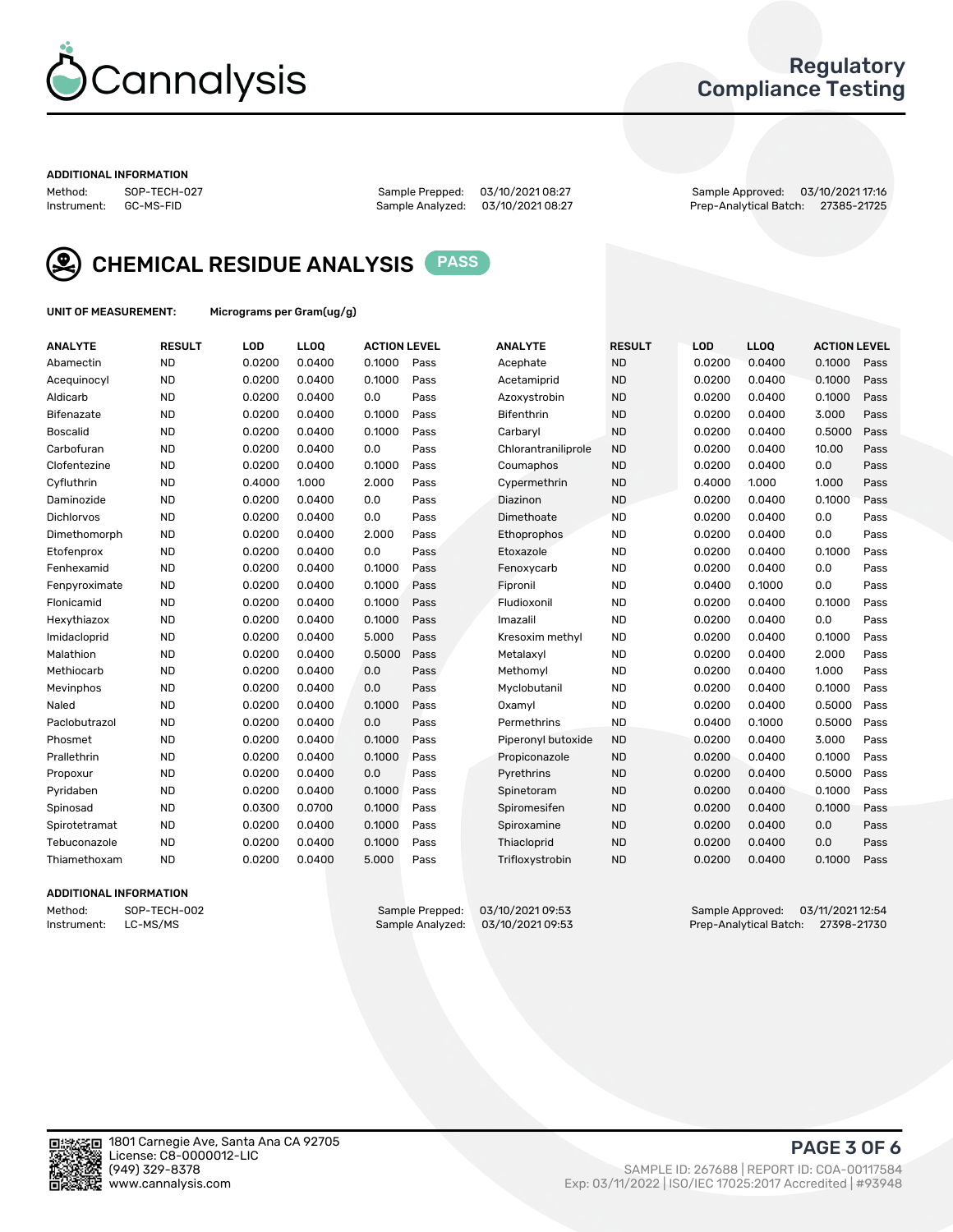

## CHEMICAL RESIDUE GC ANALYSIS PASS

| UNIT OF MEASUREMENT: | Micr |
|----------------------|------|
|----------------------|------|

ograms per Gram(ug/g)

| <b>ANALYTE</b>         | <b>RESULT</b> | LOD    | <b>LLOO</b> | <b>ACTION LEVEL</b> |                  | <b>ANALYTE</b>   | <b>RESULT</b>    |  | <b>LOD</b> | <b>LLOO</b>            | <b>ACTION LEVEL</b> |      |
|------------------------|---------------|--------|-------------|---------------------|------------------|------------------|------------------|--|------------|------------------------|---------------------|------|
| Captan                 | <b>ND</b>     | 0.1000 | 0.2000      | 0.7000              | Pass             | Chlordane        | <b>ND</b>        |  | 0.0109     | 0.0136                 | 0.0                 | Pass |
| Methyl parathion       | <b>ND</b>     | 0.0400 | 0.1000      | 0.0                 | Pass             | <b>PCNB</b>      | <b>ND</b>        |  | 0.0200     | 0.0400                 | 0.1000              | Pass |
| Chlorfenapyr           | <b>ND</b>     | 0.0800 | 0.1000      | 0.0                 | Pass             | Chlorpyrifos     | <b>ND</b>        |  | 0.0800     | 0.1000                 | 0.0                 | Pass |
|                        |               |        |             |                     |                  |                  |                  |  |            |                        |                     |      |
| ADDITIONAL INFORMATION |               |        |             |                     |                  |                  |                  |  |            |                        |                     |      |
| Method:                | SOP-TECH-010  |        |             |                     | Sample Prepped:  | 03/10/2021 09:53 | Sample Approved: |  |            | 03/11/2021 15:41       |                     |      |
| Instrument:            | GC-MS/MS      |        |             |                     | Sample Analyzed: | 03/10/2021 09:54 |                  |  |            | Prep-Analytical Batch: | 27399-21731         |      |
|                        |               |        |             |                     |                  |                  |                  |  |            |                        |                     |      |

## RESIDUAL SOLVENT ANALYSIS PASS

UNIT OF MEASUREMENT: Micrograms per Gram(ug/g)

| <b>ANALYTE</b>       | <b>RESULT</b>                                                                                                                                                             | LOD    | <b>LLOO</b> | <b>ACTION LEVEL</b> |      | <b>ANALYTE</b>           | <b>RESULT</b> | LOD    | <b>LLOO</b> | <b>ACTION LEVEL</b> |      |
|----------------------|---------------------------------------------------------------------------------------------------------------------------------------------------------------------------|--------|-------------|---------------------|------|--------------------------|---------------|--------|-------------|---------------------|------|
| Acetone              | <lloq< th=""><th>5.000</th><th>250.0</th><th>5000</th><th>Pass</th><th>Acetonitrile</th><th><b>ND</b></th><th>5.000</th><th>50.00</th><th>410.0</th><th>Pass</th></lloq<> | 5.000  | 250.0       | 5000                | Pass | Acetonitrile             | <b>ND</b>     | 5.000  | 50.00       | 410.0               | Pass |
| Benzene              | <b>ND</b>                                                                                                                                                                 | 0.5000 | 1.000       | 1.000               | Pass | <b>Butane</b>            | <b>ND</b>     | 76.80  | 96.00       | 5000                | Pass |
| Chloroform           | <b>ND</b>                                                                                                                                                                 | 0.5000 | 1.000       | 1.000               | Pass | Ethanol                  | <b>ND</b>     | 10.00  | 50.00       | 5000                | Pass |
| <b>Ethyl Acetate</b> | <b>ND</b>                                                                                                                                                                 | 5.000  | 50.00       | 5000                | Pass | <b>Ethyl Ether</b>       | <b>ND</b>     | 25.00  | 50.00       | 5000                | Pass |
| Ethylene oxide       | <b>ND</b>                                                                                                                                                                 | 0.5000 | 1.000       | 1.000               | Pass | Heptane                  | <b>ND</b>     | 1.000  | 5.000       | 5000                | Pass |
| Hexane               | <b>ND</b>                                                                                                                                                                 | 0.5000 | 5.000       | 290.0               | Pass | <b>Isopropyl Alcohol</b> | <b>ND</b>     | 5.000  | 50.00       | 5000                | Pass |
| Methanol             | <b>ND</b>                                                                                                                                                                 | 10.00  | 50.00       | 3000                | Pass | Methylene chloride       | <b>ND</b>     | 0.5000 | 1.000       | 1.000               | Pass |
| Pentane              | <b>ND</b>                                                                                                                                                                 | 1.000  | 50.00       | 5000                | Pass | Propane                  | <b>ND</b>     | 16.00  | 20.00       | 5000                | Pass |
| Toluene              | <b>ND</b>                                                                                                                                                                 | 0.5000 | 1.000       | 890.0               | Pass | Xvlenes                  | <b>ND</b>     | 6.000  | 100.0       | 2170                | Pass |
| Trichloroethylene    | <b>ND</b>                                                                                                                                                                 | 0.2500 | 1.000       | 1.000               | Pass | 1.2-Dichloroethane       | <b>ND</b>     | 0.5000 | 1.000       | 1.000               | Pass |

#### ADDITIONAL INFORMATION

Method: SOP-TECH-021 Sample Prepped: 03/10/2021 16:25 Sample Approved: 03/11/2021 11:00<br>Instrument: HS-GC-MS/FID Sample Analyzed: 03/10/2021 16:26 Prep-Analytical Batch: 27405-21754 Prep-Analytical Batch: 27405-21754



UNIT OF MEASUREMENT: Cycle Threshold (Ct)

| <b>ANALYTE</b>                        | <b>RESULT</b>          | LOD   | <b>LLOO</b>      |                  | <b>ACTION LEVEL</b> | <b>ANALYTE</b> | <b>RESULT</b>                        | LOD   | <b>LLOO</b> |     | <b>ACTION LEVEL</b> |
|---------------------------------------|------------------------|-------|------------------|------------------|---------------------|----------------|--------------------------------------|-------|-------------|-----|---------------------|
| A.fumigatus                           | <b>ND</b>              | 33.00 | 0.0              | 0.0              | Pass                | A. flavus      | <b>ND</b>                            | 33.00 | 0.0         | 0.0 | Pass                |
| A. niger                              | <b>ND</b>              | 33.00 | 0.0              | 0.0              | Pass                | A. terreus     | <b>ND</b>                            | 33.00 | 0.0         | 0.0 | Pass                |
| <b>STEC</b>                           | <b>ND</b>              | 33.00 | 0.0              | 0.0              | Pass                | Salmonella spp | <b>ND</b>                            | 33.00 | 0.0         | 0.0 | Pass                |
|                                       | ADDITIONAL INFORMATION |       |                  |                  |                     |                |                                      |       |             |     |                     |
| SOP-TECH-016, SOP-TECH-022<br>Method: |                        |       |                  | Sample Prepped:  | 03/11/2021 05:34    |                | 03/11/2021 11:47<br>Sample Approved: |       |             |     |                     |
| aPCR<br>Instrument:                   |                        |       | Sample Analyzed: | 03/11/2021 05:36 |                     |                | Prep-Analytical Batch:               |       | 27427-21770 |     |                     |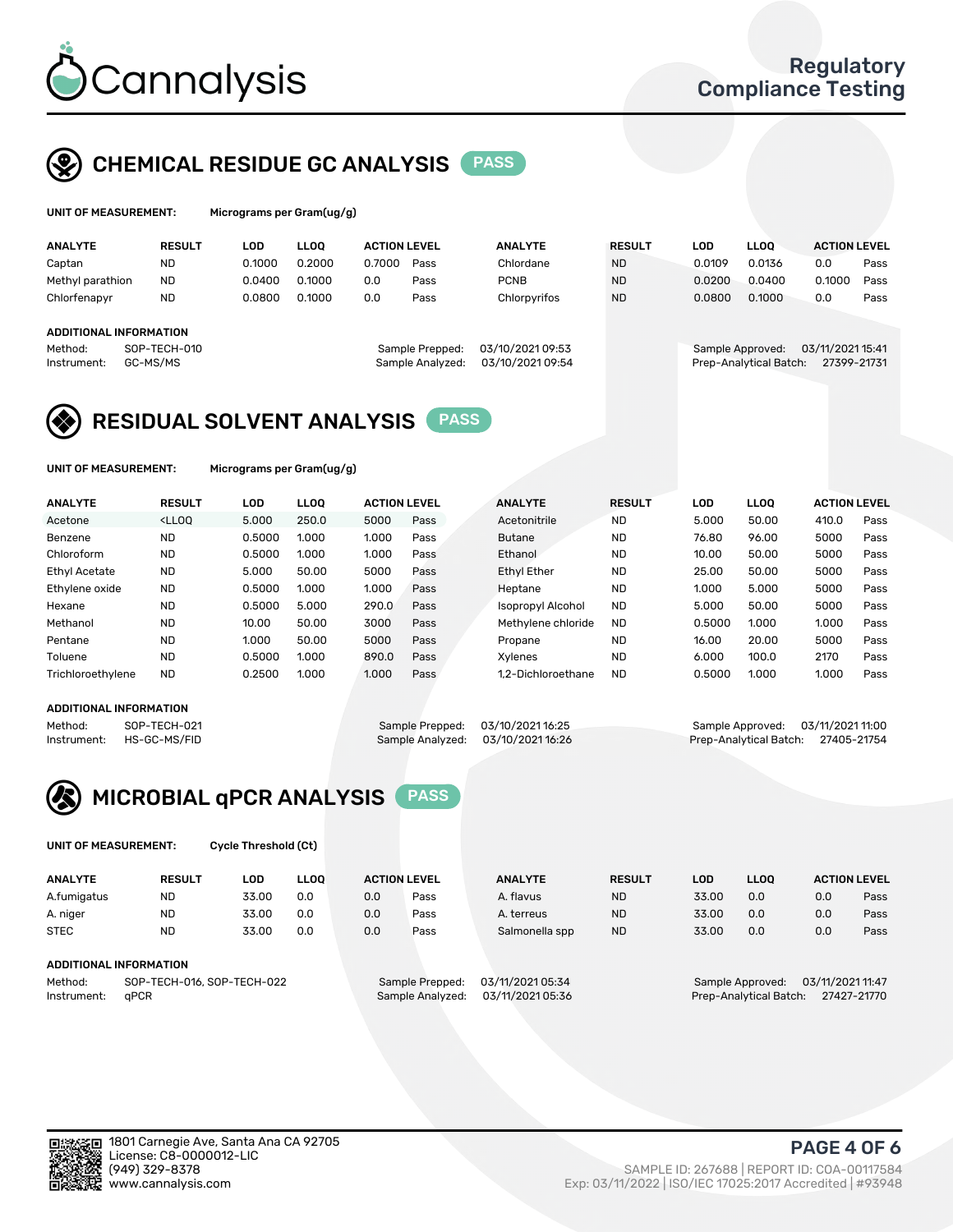



| UNIT OF MEASUREMENT:<br>Micrograms per Gram(ug/g)                                                                                                                |                            |        |             |                     |      |                |               |            |                                            |                                 |      |
|------------------------------------------------------------------------------------------------------------------------------------------------------------------|----------------------------|--------|-------------|---------------------|------|----------------|---------------|------------|--------------------------------------------|---------------------------------|------|
| <b>ANALYTE</b>                                                                                                                                                   | <b>RESULT</b>              | LOD    | <b>LLOO</b> | <b>ACTION LEVEL</b> |      | <b>ANALYTE</b> | <b>RESULT</b> | <b>LOD</b> | LLOO <sup>1</sup>                          | <b>ACTION LEVEL</b>             |      |
| Arsenic                                                                                                                                                          | <b>ND</b>                  | 0.0200 | 0.0500      | 0.2000              | Pass | Cadmium        | ND.           | 0.0050     | 0.0500                                     | 0.2000                          | Pass |
| Lead                                                                                                                                                             | $0.0599$ ug/g              | 0.0100 | 0.0500      | 0.5000              | Pass | Mercury        | <b>ND</b>     | 0.0030     | 0.0500                                     | 0.1000                          | Pass |
| <b>ADDITIONAL INFORMATION</b><br>03/11/2021 09:37<br>SOP-TECH-013<br>Sample Prepped:<br>Method:<br>Sample Analyzed:<br>03/11/2021 09:39<br>ICP-MS<br>Instrument: |                            |        |             |                     |      |                |               |            | Sample Approved:<br>Prep-Analytical Batch: | 03/11/2021 21:36<br>27433-21775 |      |
| (类)                                                                                                                                                              | <b>MYCOTOXINS ANALYSIS</b> |        |             |                     |      |                |               |            |                                            |                                 |      |
| Micrograms per Kilogram(ug/kg)<br>UNIT OF MEASUREMENT:                                                                                                           |                            |        |             |                     |      |                |               |            |                                            |                                 |      |

| <b>ANALYTE</b>          | <b>RESULT</b> | LOD   | LLOO  | <b>ACTION LEVEL</b> |      | <b>ANALYTE</b> | <b>RESULT</b> | LOD   | <b>LLOO</b> | <b>ACTION LEVEL</b> |      |
|-------------------------|---------------|-------|-------|---------------------|------|----------------|---------------|-------|-------------|---------------------|------|
| Aflatoxin B1            | <b>ND</b>     | 1.000 | 2.000 |                     | N/A  | Aflatoxin B2   | <b>ND</b>     | 2.000 | 5.000       |                     | N/A  |
| Aflatoxin G1            | <b>ND</b>     | 2.000 | 5.000 |                     | N/A  | Aflatoxin G2   | <b>ND</b>     | 2.000 | 5.000       |                     | N/A  |
| <b>Total Aflatoxins</b> | <b>ND</b>     | 10.00 | 14.00 | 20.00               | Pass | Ochratoxin A   | <b>ND</b>     | 1.000 | 2.000       | 20.00               | Pass |
| ADDITIONAL INFORMATION  |               |       |       |                     |      |                |               |       |             |                     |      |

Method: SOP-TECH-020 Sample Prepped: 03/10/2021 10:13 Sample Approved: 03/11/2021 17:14 Instrument: LC-MS/MS Sample Analyzed: 03/10/2021 10:50 Prep-Analytical Batch: 27397-21738

# FILTH & FOREIGN MATERIAL ANALYSIS PASS

UNIT OF MEASUREMENT: Filth and Foreign Matter (%, #/3g)

| <b>ANALYTE</b>                                              | <b>RESULT</b> | LOD | LLOO | <b>ACTION LEVEL</b> |                                     | <b>ANALYTE</b>                       | <b>RESULT</b>                                                                 | LOD | <b>LLOO</b> | <b>ACTION LEVEL</b> |      |
|-------------------------------------------------------------|---------------|-----|------|---------------------|-------------------------------------|--------------------------------------|-------------------------------------------------------------------------------|-----|-------------|---------------------|------|
| IF RH ME                                                    | <b>ND</b>     | 0.0 | 0.0  | 1.000               | Pass                                | <b>IFM</b>                           | <b>ND</b>                                                                     | 0.0 | 0.0         | 25.00               | Pass |
| Mold                                                        | <b>ND</b>     | 0.0 | 0.0  | 25.00               | Pass                                | <b>SSCD</b>                          | <b>ND</b>                                                                     | 0.0 | 0.0         | 25.00               | Pass |
| ADDITIONAL INFORMATION                                      |               |     |      |                     |                                     |                                      |                                                                               |     |             |                     |      |
| Method:<br>SOP-TECH-009<br>Instrument:<br>Visual Inspection |               |     |      |                     | Sample Prepped:<br>Sample Analyzed: | 03/10/2021 17:31<br>03/10/2021 17:57 | 03/10/2021 18:00<br>Sample Approved:<br>Prep-Analytical Batch:<br>27428-21761 |     |             |                     |      |